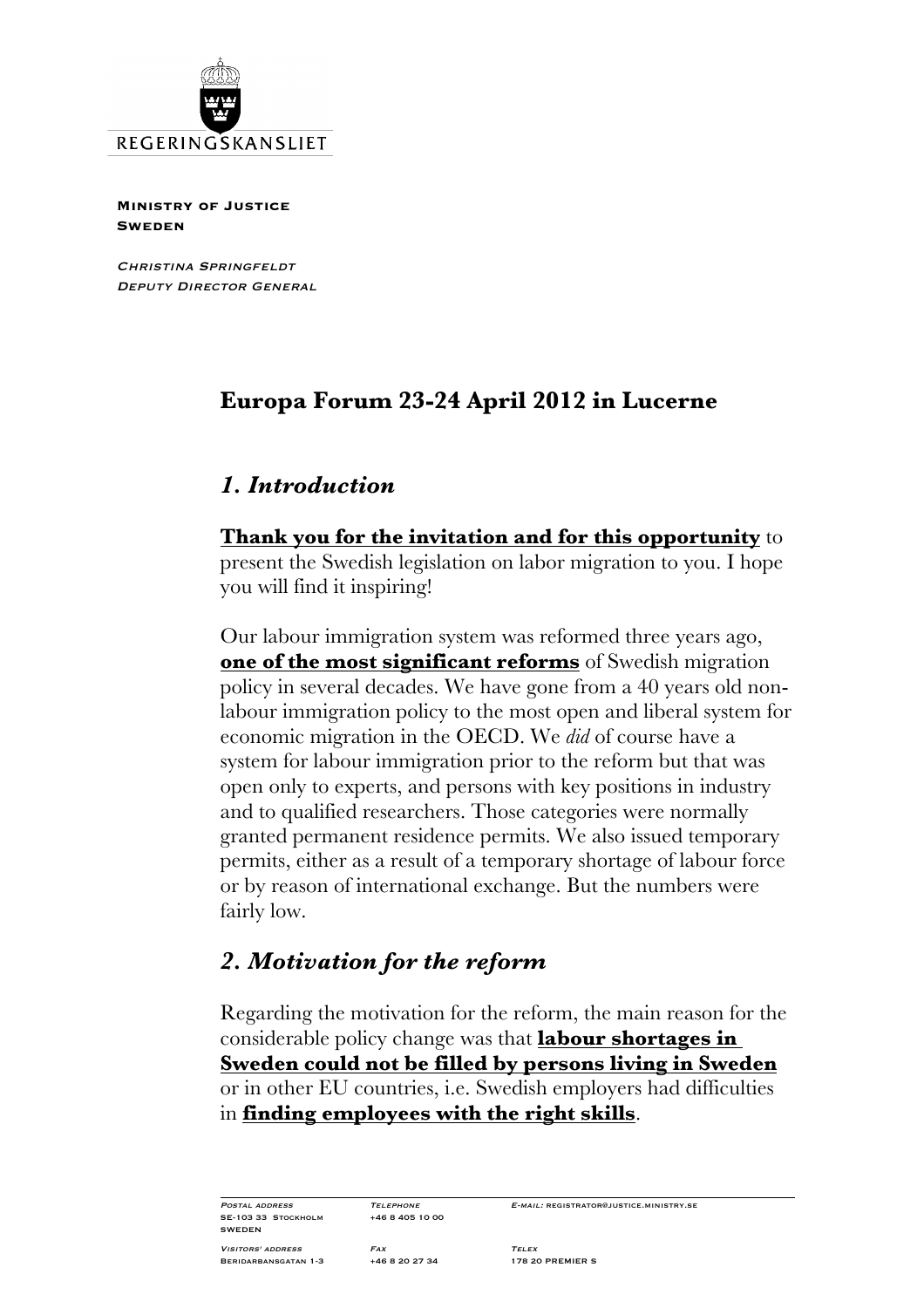**Also the future demographic situation** played a role when the decision to reform the old legislation was taken.

However, it is important to underline, that labour migration only is **one of several instruments** to tackle labour shortages. The main priority of the Swedish government, is to generally **increase active participation on the labour market,** both among Swedes and third country nationals living in Sweden.

# *3. General principles behind the legislation*

Now a few words about the system. It is based on the notion that it is the individual employer who knows the recruitment needs of his or her business best. And the result is a program which is completely **demand driven.**

Before the reform, **labour market tests** were a central part of the procedure. The Public Employment Service decided whether the qualifications and skills the employer was looking for, were available in Sweden or the EU. If the agency came to the conclusion that the employee could be found inside the EU, the employer was not allowed to recruit staff from countries outside the Union.

Since it is now the employer (and not an agency) who decides if, and when, there is a need to recruit labour, the new rules can **respond to different economic climates,** which of course is one of the great advantages with this legislation.

It shall also be noted that the Swedish system welcomes migrants of **all skill levels, both high and low skilled workers**

And the legislation is **not based on quotas** or bilateral labour migration agreements and the **same conditions and rights apply** to all labour migrants

# *4. How the legislation works in practice*

How does this legislation work in practice? There has to be an **offer of employment, of course. And certain other conditions also have to be met, such as:**

1. **The community preference within the EU.** In practice this means that a vacant position must be posted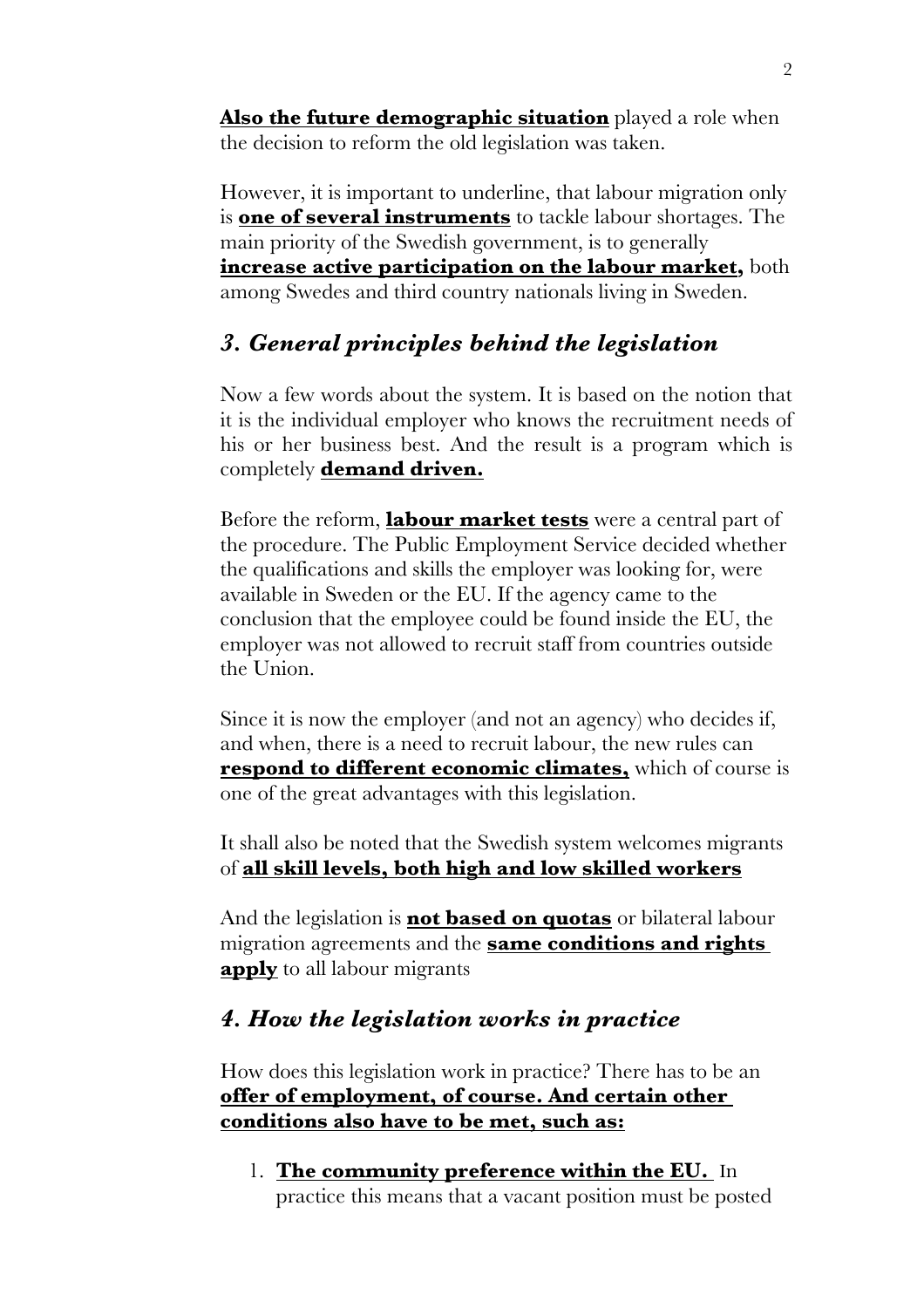in EURES for ten days, so that employees within the European Union can apply for the position.

- 2. The Swedish Migration Board then examines whether the **employment conditions**, including salary, insurance protection and other terms of employment are equal to the those of Swedish workers (usually as they are established in collective agreements).
- 3. **Then, trade unions give a consultative opinion** on whether the employment conditions are in line with Swedish standards.

A work permit may then be **granted for the duration of the employment or for a maximum of two years**. If the job contract is prolonged, the migrant can apply for another 2-year extension. During the first two years the permit is linked to one specific work sector and to one specific employer, but during the following two year-period the restriction is limited only to a certain sector.

After four years, the employee may be granted **a permanent residence permit** and can then take up *any* occupation, without restrictions to sectors or employers.

Another important point I would like to mention, is that a worker is **allowed to bring his or her family with him from day one (spouse and children)**. The accompanying spouse then gains full access to the labour market (i.e. without restrictions to employer or sector).

abour migrants and their accompanying family members then gain access to more or less the **same rights and obligations as Swedish citizens** (voting rights excluded).

# *5. Experience from the first 3 years*

What are the experiences so far? We have **not seen a huge influx** of labour migrants, as many might have expected with such an open system. The relatively low influx can, at least in part, be due to the fact that the reform entered into force during a global financial crisis..

During these first three years, a total of **approximately 50 000 work permits have been granted**.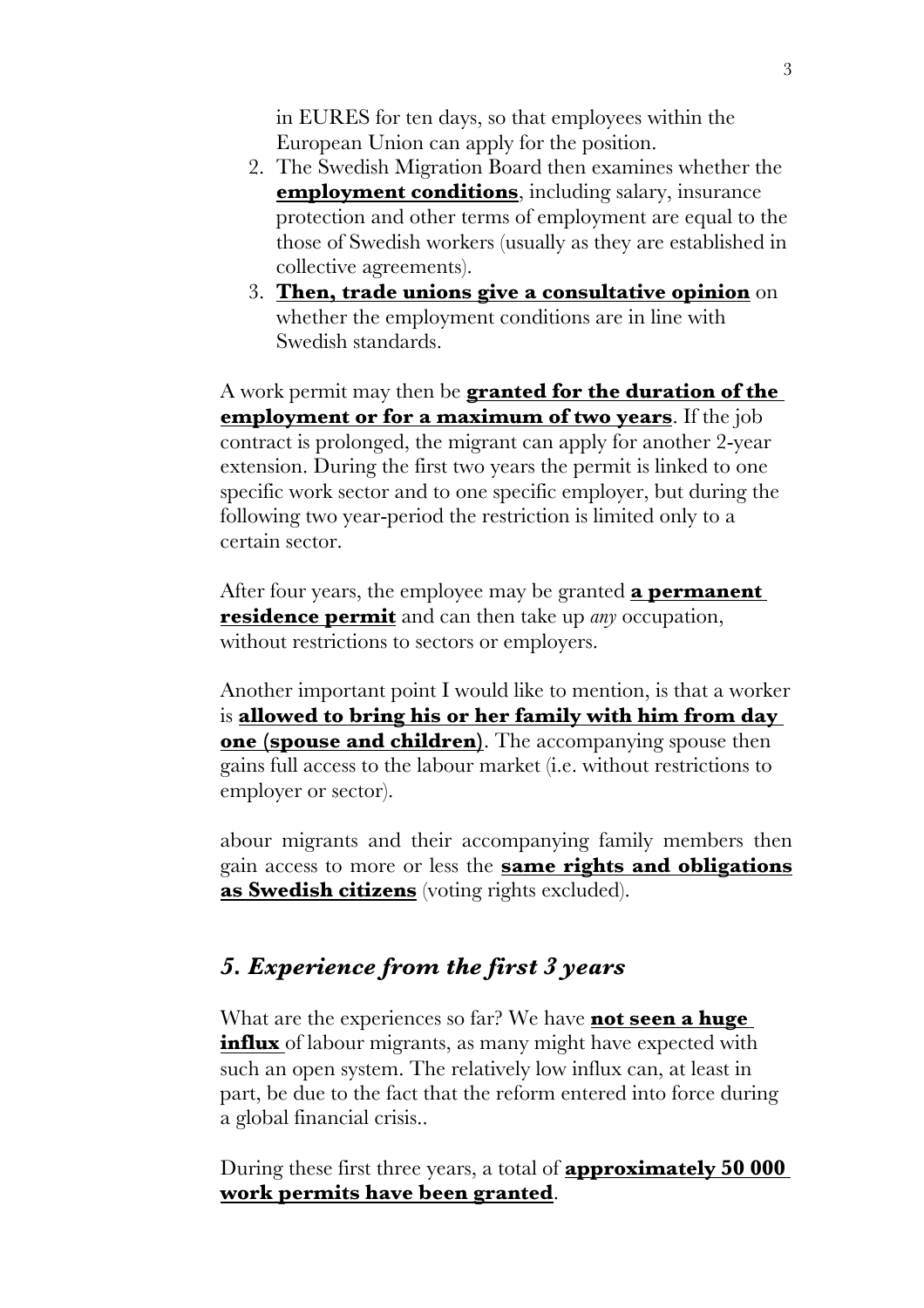## **Largest groups of professions, except for seasonal workers are:**

- computing professionals
- restaurant workers
- architects and engineers

#### **Most frequent countries of origin** are:

- India
- China
- Turkey
- Ukraine

If we include the seasonal workers, Thailand is the top country.

A reform as significant and radical as this, must of course be evaluated. The government therefore, in 2009, **commissioned the OECD to conduct a study of the Swedish system**. The review was published in December last year, the first in a series of similar studies, and it was of course very satisfying that the OECD confirmed that the Swedish system works well.

I would like to point out some of **the findings from the report** which I find particularly interesting:

### 1. **Openness and effectiveness**

According to the OECD the Swedish system appears to be the most open and liberal among OECD countries. The report also notes that the Swedish system is relatively quick and inexpensive, but Sweden is recommended to enhance electronic applications. And this is something that the Migration Board is already working on to developing further.

### 2. **No huge influx**

The OECD reports that, despite the open nature of the Swedish system, there has not been a massive inflow of labor migrants to Sweden. Labour migration has increased but remains small compared to the total employment entries. However, for a handful of occupations, such as computing professionals, labour migration provides a significant contribution to employment.

#### 3. The system has **not resulted in lower wages**

According to the OECD there are no indications that the Swedish labour migration system has resulted in lowers wages for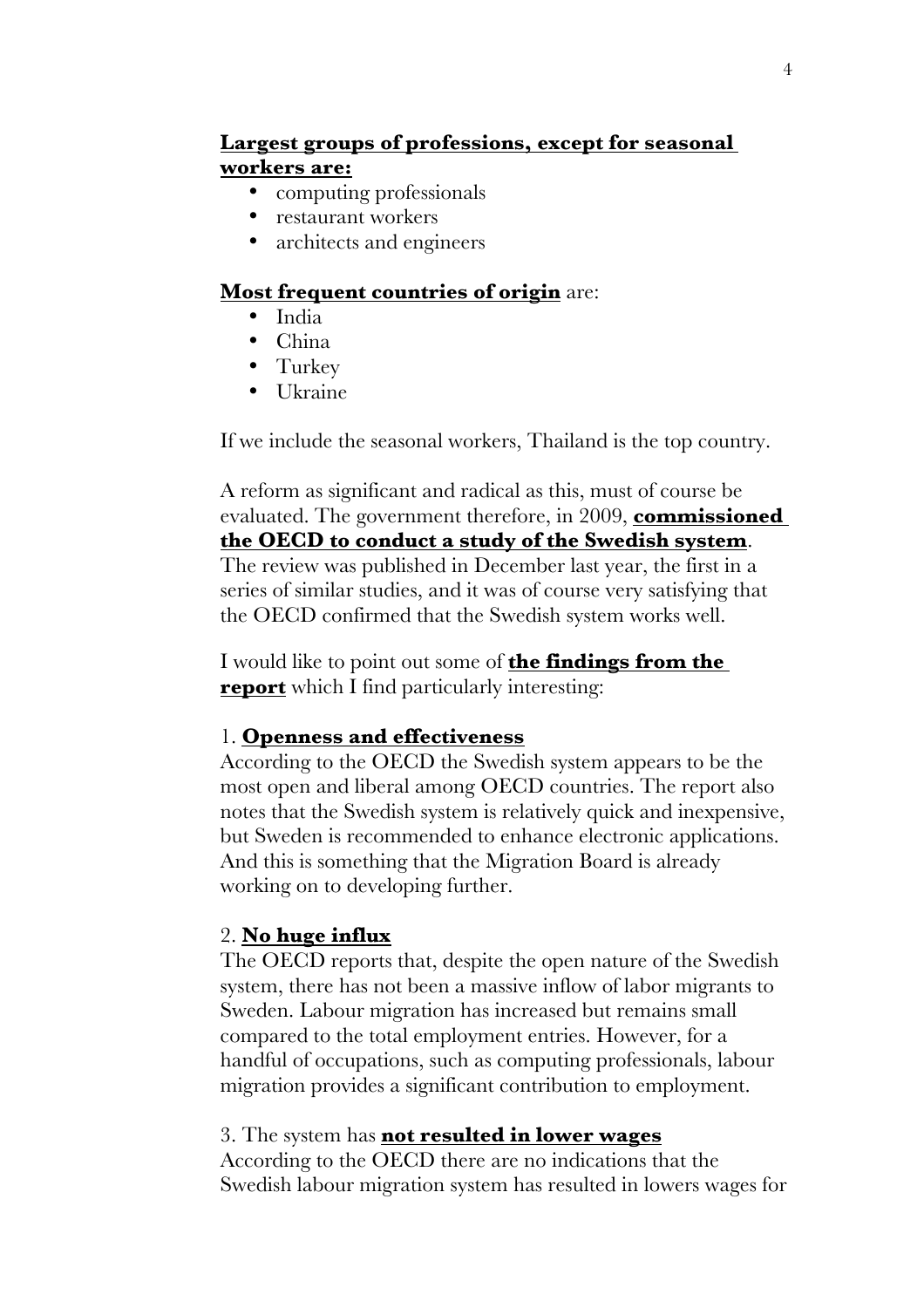resident workers. Instead, the report shows that wages in general are higher in companies that recruit labour migrants than in comparable companies which do **not** recruit labour migrants. Furthermore, the OECD did **not** see any signs of **brain drain**.

#### 4. Focus on **shortage occupations**

OECD states that Sweden should monitor the number of labour migrants in shortage occupations and also support the labour migration system in meeting demand for labour in such occupations. The report also shows that there are groups of employers (such as small firms and the public sector) which do not use the system very much. There could therefore – according to OECD – be reason to analyze if, by increasing information efforts, Sweden could further facilitate labour immigration from third countries, for example in order to reach small firms.

#### 5. Reinforce **post-arrival verification**

Finally, the OECD emphasizes that the role of unions in the Swedish labour migration system in verifying wages and working conditions of job offers is important. According to the OECD the absence of follow-up on offered wages and conditions could however be a weakness of the system. OECD therefore recommends Sweden to reinforce mechanisms for ensuring that employers comply with the regulations and the offered terms of employment. This is something the Migration board is putting a lot of effort into for the moment.

### *6. Circular migration*

This reform derived from the conviction that migration can be something very positive for all involved  $-$  the migrant, Sweden as well as the country of origin. The Swedish policy development is now moving on, and we are currently looking at how the **connection between migration and development can be further facilitated**. To that end, we are looking at ways to promote *circular migration*.

There are many definitions of the term circular migration, but in Sweden it is used to describe how migrants, who have a permanent residence permit in Sweden, can **return and contribute to development** in their country of origin. Circular migration in the Swedish context is not a guest worker program, on the contrary. The government is of the opinion that it should be possible for migrants to leave Sweden for their